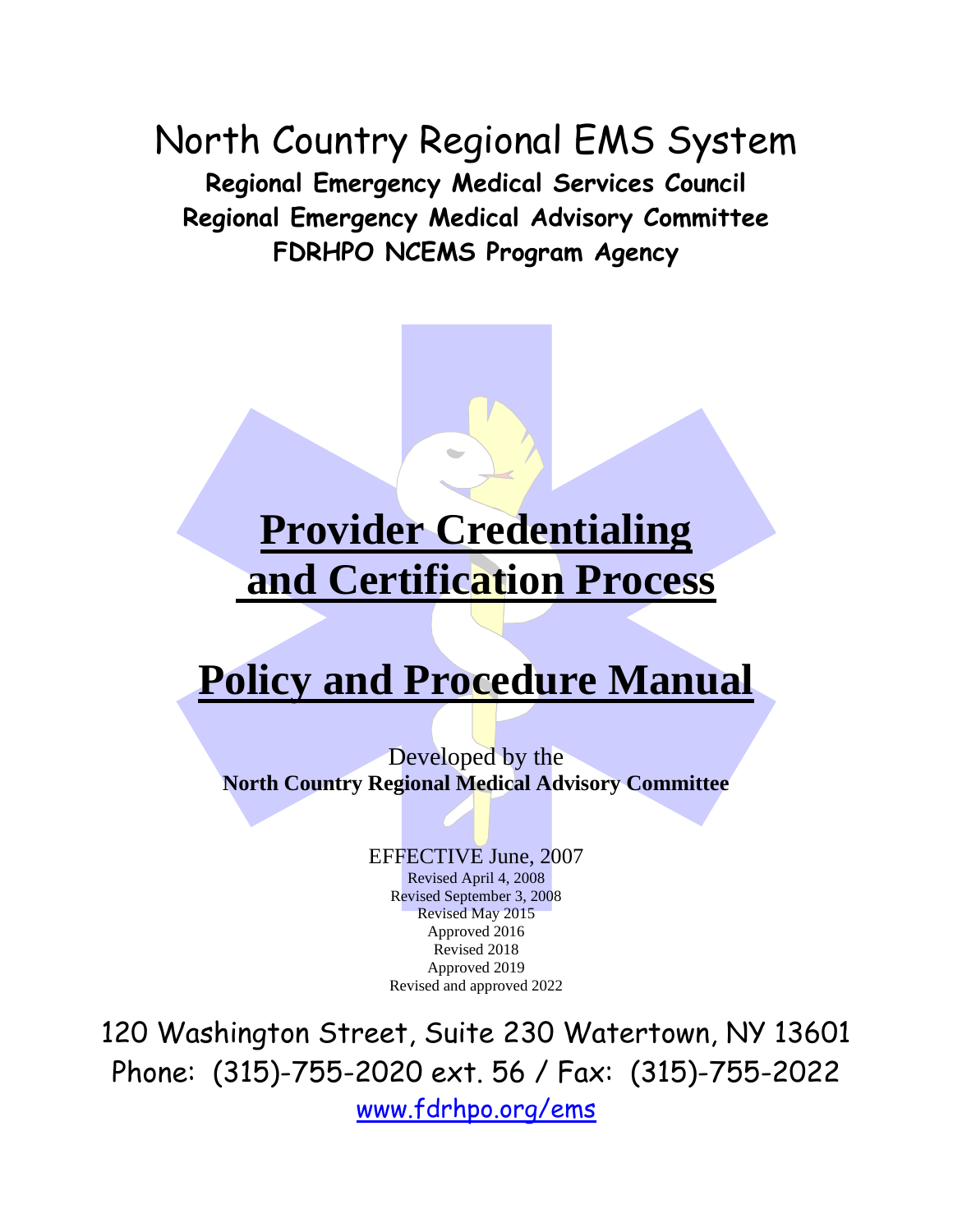#### **Section 1:**

### **PROGRAM ADMINISTRATION**

Any pre-hospital care provider that operates above the level of a New York State Certified First Responder that is sponsored by a certified agency authorized to operate in the North Country EMS Region, or any Emergency Department Physician wishing to obtain applicable Medical Control privileges in the North Country Region, must be evaluated by the criteria established by the North Country Regional Medical Advisory Committee. Agencies must ensure that all providers above the New York State Certified First Responder level are in good standing within the region.

#### **Section 2:**

### **REMAC CERTIFICATION CRITERIA**

The criteria for REMAC certification will be derived from the standardized NYS EMS Collaborative Protocols for ALS and NYS BLS protocols. The evaluation will consist of an online examination based on the above mentioned Regional Protocols as well as an evaluation of practical skills.

#### **Section 3:**

### **REMAC CERTIFICATION PROCESS**

- 1. New or returning provider (not credentialed in the online system within the last year) must register online utilizing the agency code of the agency that will be their primary agency. (CME manager for primary agency will receive automatic notification). Online registration verifies active participation in the agency as a provider.
- 2. CME manager must send the NCEMS program agency a copy of the new or returning provider's NYS EMT Card.
- 3. NCEMS Program Agency will verify the provider in the system. The agency CME manager and provider will receive an automatic notice that they are verified.
- 4. Provider must then complete the appropriate protocol exam for their level of care
- 5. Protocol examinations are to be completed online at [www.fdrhpo.org/ems](http://www.fdrhpo.org/ems) (instructions included at end of document).
- 6. Each applicant through the agency CME manager must provide the following to the NCEMS Office:

A. New York State EMT Certification Card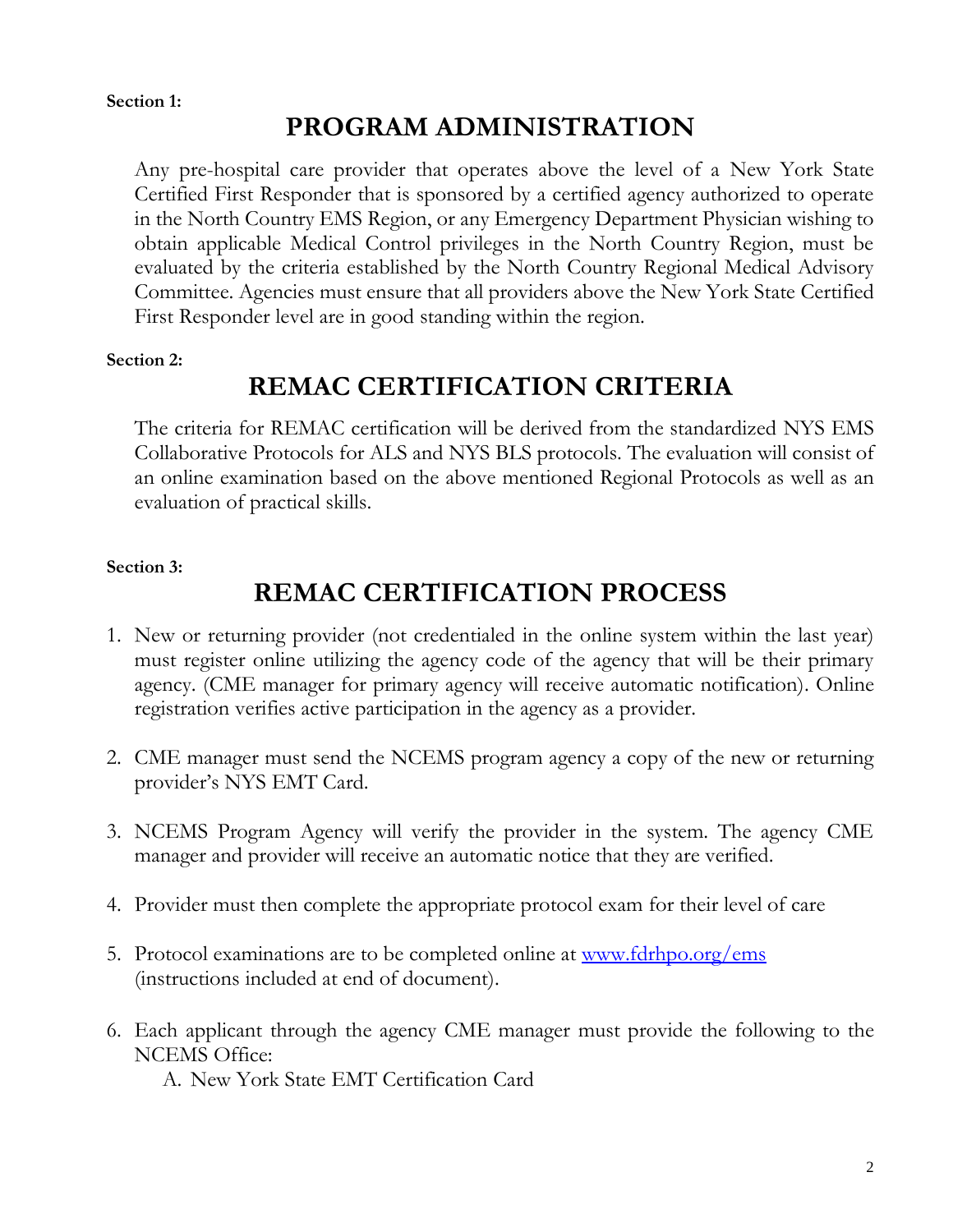- 7. A passing grade of 80% or better must be obtained. If the provider does not achieve a passing grade the first time, he/she may take the exam a second time. If provider does not achieve a passing grade on the second attempt, he/she must be remediated by an agency representative and wait 5 additional business days to retest. Written documentation of remediation must be presented to the Regional office prior to their next exam. A third failure will result in a retest waiting period of 90 days.
- 8. CME managers will receive automatic notice of provider's test results and once the tests are complete they will be considered credentialed in the North Country Region.
- 9. A listing of all NCEMS Office credentialed providers will be maintained by the Program Agency Office.

#### **Section 4:**

## **MAINTAINING REMAC CERTIFICATION**

1. All pre-hospital care providers operating under Medical Control in the North Country EMS Region will be required to complete CME training in various categories every year. The category requirements are as follows:

|                            | <b>BLS</b> Minimum | ALS Minimum    |             |
|----------------------------|--------------------|----------------|-------------|
|                            | Required Hours     | Required Hours | Total Hours |
|                            | Per Year           | Per Year       | Per Year    |
| <b>EMT</b>                 | Skills only        |                |             |
|                            |                    |                |             |
| <b>AEMT</b>                |                    | 5              | 10          |
|                            |                    |                |             |
| <b>EMT</b> - Critical Care |                    | 10             | 20          |
|                            |                    |                |             |
| EMT-Paramedic              | 12                 | 12             | 24          |
|                            |                    |                |             |

| P.<br>19Ur |  |
|------------|--|
|------------|--|

(All hours may be ALS and may be obtained during the first semester for the year ending December 31st)

- 2. Credit will be issued for all regionally approved training courses. The North Country Regional Medical Director or their designee must approve any courses not included on the pre-approved course list. County EMS Offices and Medical Control Hospitals are encouraged to provide CME programs throughout the year.
- 3. Providers must complete at least half of the required hours in the first semester and at least half of those hours must be ALS for advanced providers. All hours may be obtained in the first semester for the year.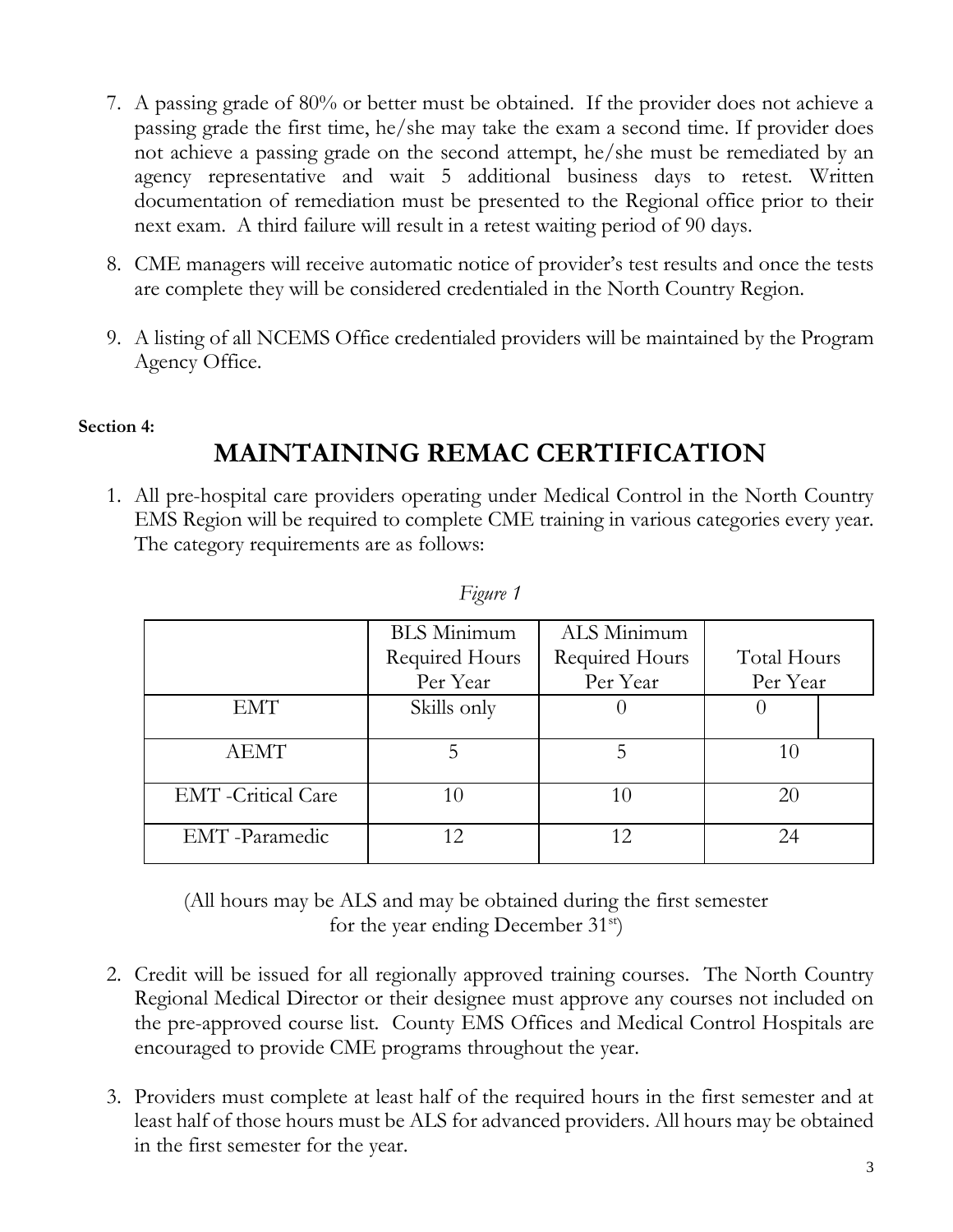- 4. Providers who are actively providing care with an air medical service may use their air medical training to satisfy CME requirements- See special situations.
- 5. Providers may request CME credit for Quality Improvement (CQI) Committee participation that involves direct interaction with their Service Medical Director.
	- CME credit will be awarded on an hour for hour basis up to a maximum of 2.0 credit hours per CME semester (Max 4 hours per year). The Service Medical Director must sign the provider's CME Booklet for verification.

### **Continuing Medical Education Credits (CME)**

- 1. Each provider must complete the required hours of CME Training based on their level of care. Teaching, attending courses, seminars or other continuing medical education sessions relating to the field of prehospital care, can fulfill these credits.
- 2. The Regional Medical Director or their designee may award credits for any programs outside the scope of this document. It is <u>mandatory</u> that notice be given to the North Country EMS Program Agency Office in advance of attendance in courses which are not listed so that the Agency may advise if CME credits will be authorized.

### **Maximum Credit Hours: (Advanced Providers)**

- A maximum of 12 hours may be credited to a specific class.
- A maximum of 24 hours may be credited for teaching EMS related training courses.

### **Instructor Credit**

- 1. CME hours may also be earned through instruction. In order to receive CME credits through instruction, you must be a credentialed instructor. Personnel credentialed as instructors by the American Heart Association, American Red Cross, American Safety and Health Institute, American Academy of Pediatrics, American College of Emergency Physicians, National Safety Council, New York State Department of Health (CLI or CIC only), National Ski Patrol Outdoor Emergency Care, National Association of EMT's, or any other International or Nationally accredited medical training institute are pre-approved to claim CME credit through instruction. Personnel with instructor credentialing not listed above may seek approval through the NCEMS Office Medical Director. CME credit will be granted in the same category as listed on the CME roster on an hour by hour basis.
- 2. In order to receive credit, the instructor must have their NCEMS CME sheet signed by the supervising instructor (i.e. CIC, Course Director, etc).

### **Skills Testing**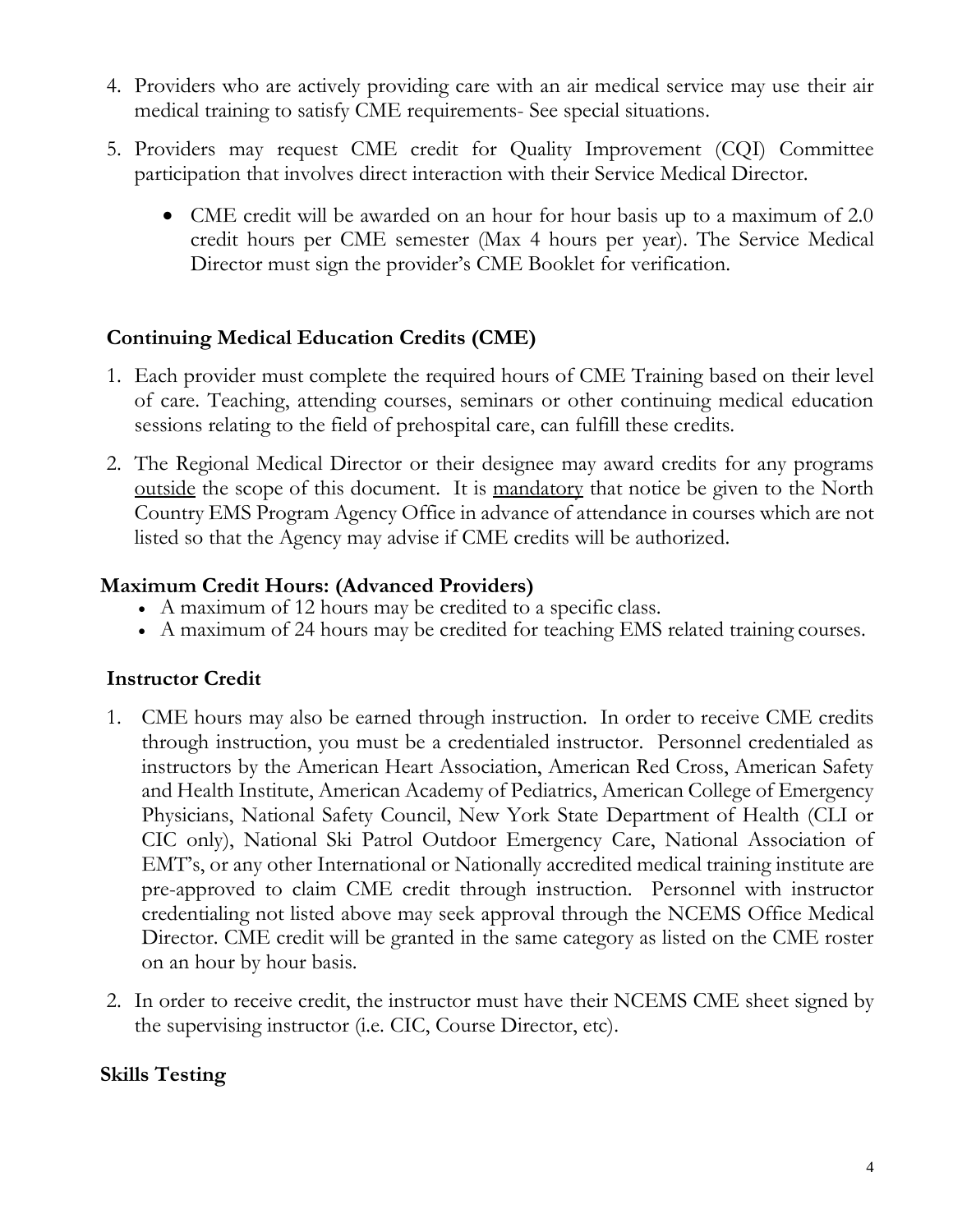- 1. Providers are required to demonstrate their ability to perform various skills pertinent to their level of training with reasonable proficiency. With their signature, an evaluator is acknowledging the provider performed the skills with proficiency. The evaluator has the right to refuse to sign any provider's skill sheet that they feel did not perform a skill proficiently.
- 2. Skills will generally be assessed in a scenario based format that attempts to create an ever evolving environment similar to those experienced in real patient situations. Evaluators may request a provider to perform a static skill similar to practical sheets.
- 3. AEMT, Critical Care and Paramedic are required to perform an adult medical and pediatric trauma scenario during the January  $1<sup>st</sup>$  through June  $30<sup>th</sup>$  semester, and an adult trauma and pediatric medical scenario during the July 1<sup>st</sup> to December 31<sup>st</sup> semester. See CME sheet for specific skills to be completed.
- 4. EMT's are required to complete an Adult Cardiac Arrest scenario with defibrillation or have CME manager verify completion of a nationally recognized CPR course within the semester. Additionally, they must complete a scenario for any adjunct that they are trained in and their primary agency is credentialed for through the REMAC. If a secondary agency is approved for adjuncts above and beyond their primary agency they should complete the scenarios and document the agency they are credentialed to perform the skill in.

### **Section 5:**

### **REPORTING SYSTEM**

- 1. All CME programs held throughout the North Country Region must be pre-approved. Programs that run routinely and are approved for CME credit as outlined in the schedule. (See Section 6) New programs are approved after a course outline has been submitted and CME credits are assigned. These programs will be maintained for future reference at the NCEMS Office and need not be submitted for approval again, unless there is a change to the course content. Other programs offered by various agencies, institutions or instructors, may be approved on an individual basis once a course outline has been submitted.
- 2. To receive credit, individuals need to secure documentation of their attendance, either by way of a Completion Certificate, or preferably on the NCEMS approved CME Sheet. This document needs to be submitted to the provider's primary agency affiliation. At the end of the CME semester, the CME Manager will be required to record all CME hours for each of their providers who are primary to that agency in the online CME system and confirm that they have completed all didactic and skill requirements for the semester by the semester end date. Documentation should be maintained in the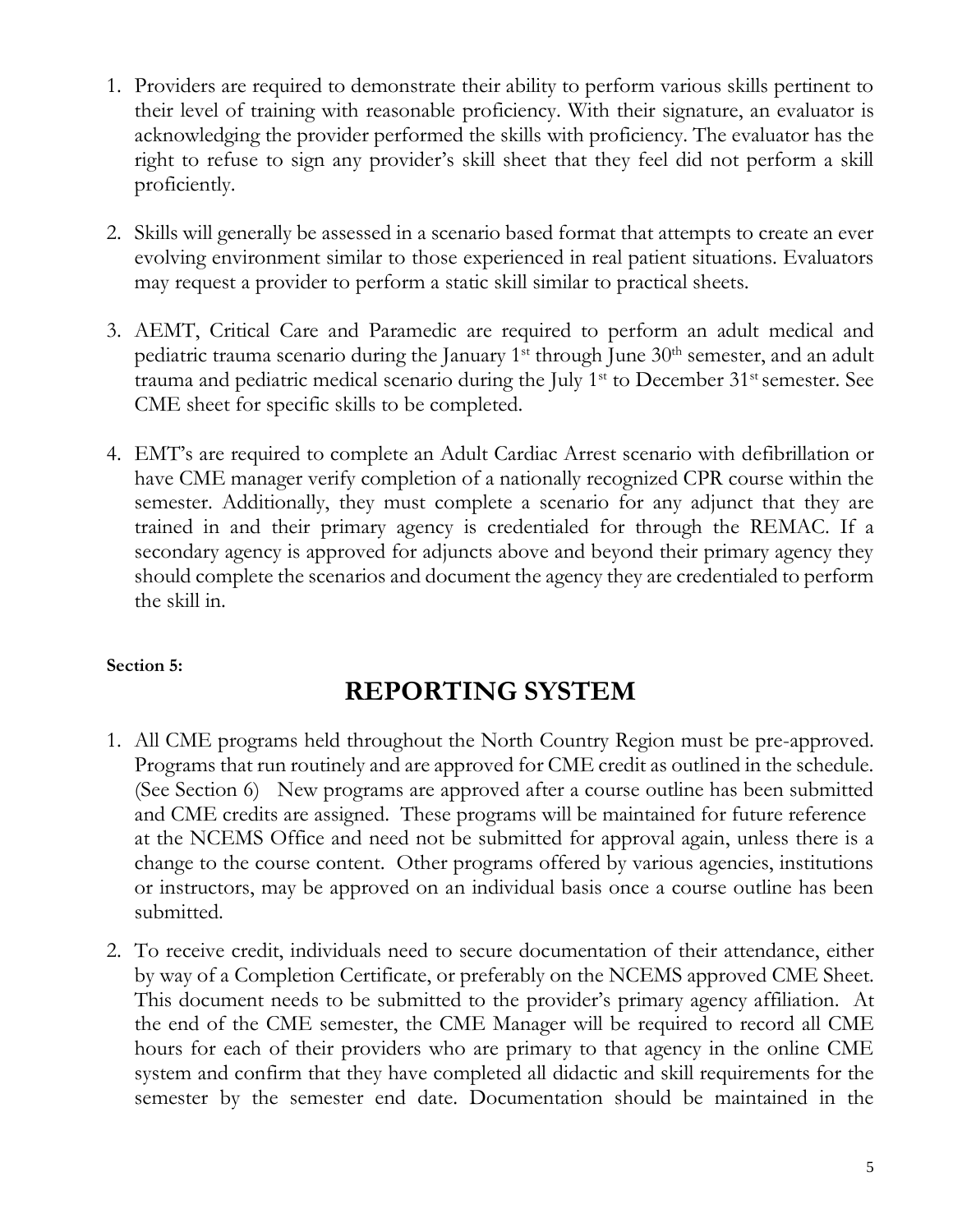providers training files at the agency and will be subject to inspection by the NCEMS Program Agency.

- 3. If a provider relationship should end, regardless of the reason, the agency is required to provide the provider's name, effective date, and any forwarding information to the NCEMS Office.
- 4. The NCEMS Office or REMAC will review the following for accuracy and compliance:
	- Providers training files for CME sheets randomly as determined by the NCEMS Program Agency

Although all EMS agencies must monitor their own personnel for compliance, the NCEMS Office will determine whether providers are active, in "good standing" and credentialed to practice privileges in the North Country Region. In the event a discrepancy is determined and a provider has not met the requirements the primary agency and provider will be notified in writing via certified mail or email.

North Country Regional non-credentialed letters will be issued within 15 days after the end of the CME semester.

### **Section 6:**

### **PRE-APPROVED CME PROGRAMS**

### **EMT/ AEMT /EMT-CC/PARAMEDIC COURSES:**

- Original or refresher course practical skills exam –The skill requirements from an original or refresher course will satisfy your CME Scenario requirements for any semester in which you successfully complete the practical skills examination for the course. This must be documented on the regional CME form and provided to your primary agency CME manager (within the CME year for BLS providers).
- ACLS course The skill requirements from an original or refresher ACLS course will satisfy your ADULT CME Scenario requirements for the semester in which you take the course. You must complete the Pediatric CME Scenario. This must be documented on the regional CME form and provided to your primary agency CME manager
- PALS course The skill requirements from an original or refresher PALS course will satisfy your PEDIATRIC CME Scenario requirements for the semester in which you take the course. You must complete the Adult CME Scenario. This must be documented on the regional CME form and provided to your primary agency CME manager.

### **Miscellaneous CME Programs**

Regional EMS conferences (Credit awarded based on actual length of presentation attended)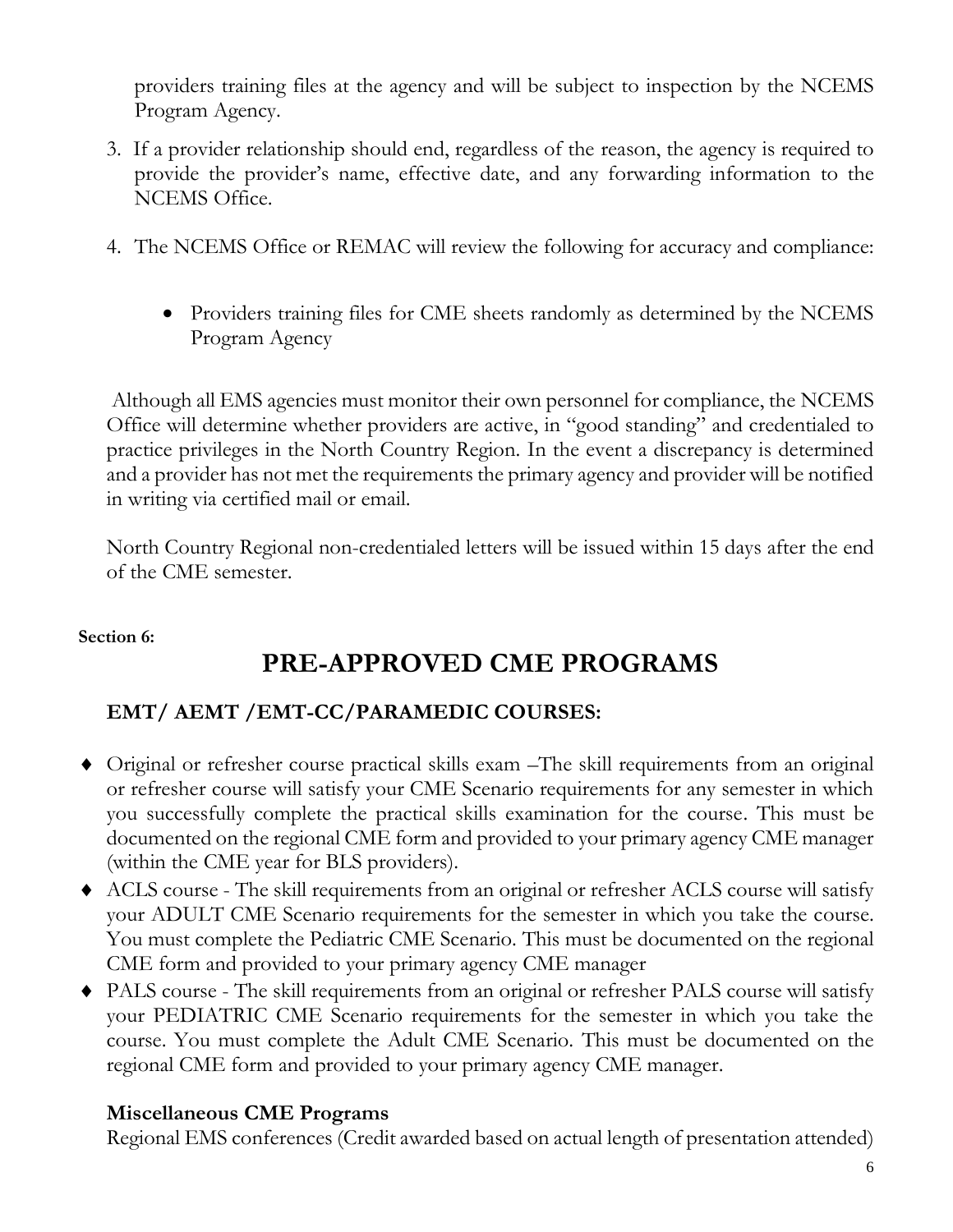CPR original or Instructor Course **(8 hrs)** CPR review /refresher course **(3 hrs)** (maximum of one course per year) Basic Trauma Life Support-original **(16 hrs)** Basic Trauma Life Support-refresher **(8 hrs)** Pre-Hospital Trauma Life Support-original **(16 hrs)** Pre-Hospital Trauma Life Support-refresher **(8 hrs)** Advanced Cardiac Life Support-original **(16 hrs)** Advanced Cardiac Life Support-refresher **(8 hrs)** Pediatric Advanced Life Support-original **(16 hrs)** Pediatric Advanced Life Support-refresher **(8 hrs)** Neonate Advanced Life Support-original **(16 hrs)** Neonate Advanced Life Support refresher **(8 hrs)** New York State CLI or CIC **(20 hrs)** CEVO or EVOC driving instruction **(Hour for Hour CME Credit to a maximum of 16 hrs)**

### **OSHA annual refresher training**

**NOTE:** There will be a 3-hour CME maximum per year for (Bloodborne Pathogens, Respiratory Protection, Fire Extinguisher Operations and HAZMAT)

**NOTE:** All current and future courses or programs that are approved by the following organizations will be given primary consideration when a request is made to the North Country EMS Program Agency Office for CME credit:

| American Heart Association               | New York State Department of Health        |  |
|------------------------------------------|--------------------------------------------|--|
| American Safety and Health Institute     | National Safety Council                    |  |
| American Red Cross                       | National Ski Patrol Outdoor Emergency Care |  |
| American Academy of Pediatrics           | National Association of EMT's              |  |
| American College of Emergency Physicians |                                            |  |

Any international or nationally accredited medical training institute or nationally recognized EMS Conference.

#### **Section 7:**

### **PRO-RATING CME CREDIT REQUIREMENTS:**

- 1. Providers that obtain NCEMS regional privileges after the start of a CME semester will be required to complete pro-rated CME didactic hours based on the date the provider successfully completes the NCEMS Regional requirements as indicated in (Figure 1 Page 3).
	- a. CME credit will be pro-rated at a rate of 2 CME credits per month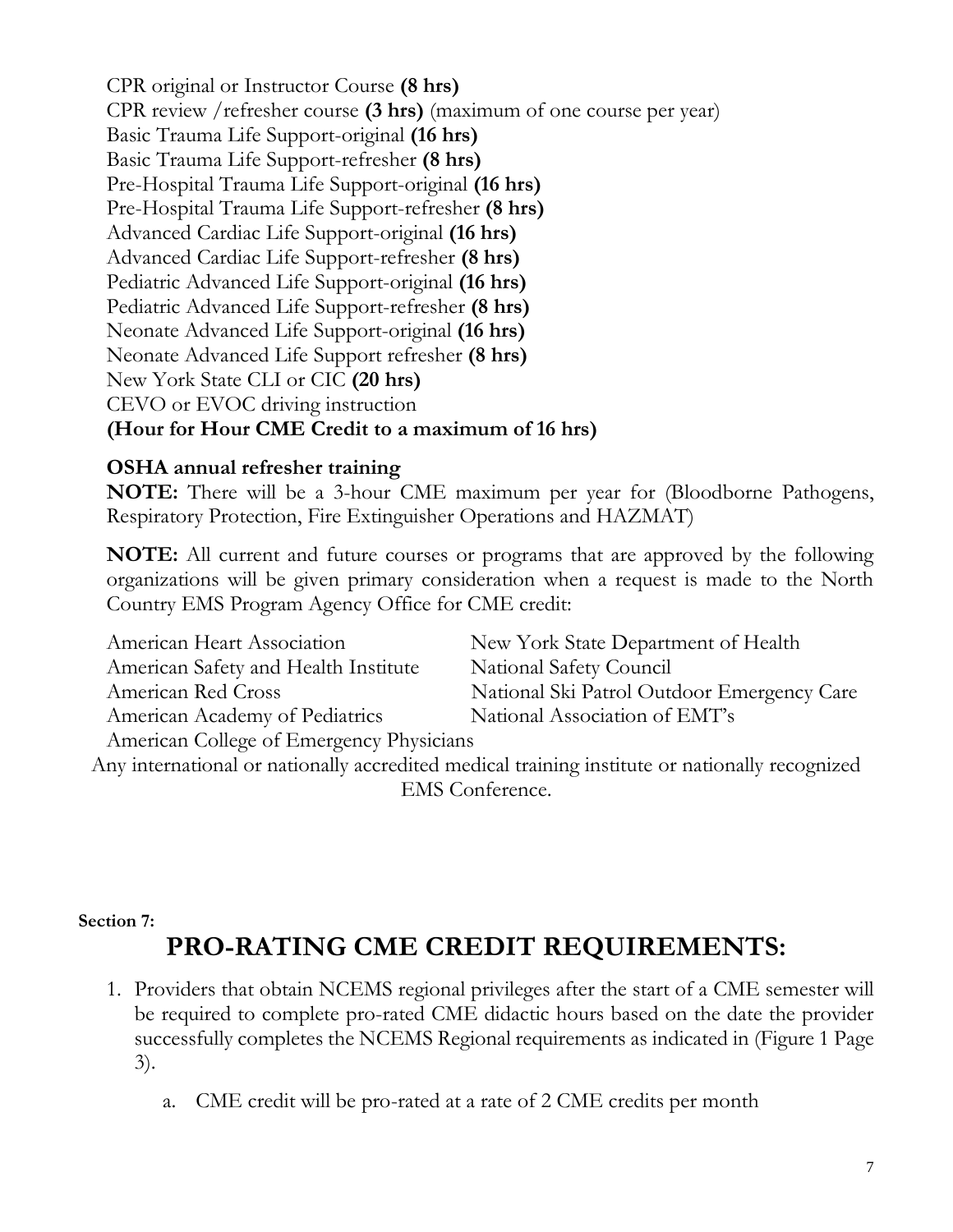b. Completion of the Regional Scenarios/skills will be required unless proof of completion during a pre-approved program can be provided.

#### **Section 8:**

### **REMAC RE-CERTIFICATION PROCESS**

NCEMS credentials are offered on a two (2) semester, one (1) year cycle. The semesters are January 1<sup>st</sup> through June 30<sup>th</sup>, and July 1<sup>st</sup> through December 31<sup>st</sup>. Providers who complete all of the mandatory NCEMS CME requirements, maintain their current New York State provider certification and remain in "good standing" will automatically receive updated NCEMS credentials. BLS providers will need to complete defibrillation and adjunct skills annually prior to December 31<sup>st</sup>.

ALL CME verification will be maintained and coordinated by the provider's primary agency affiliation. It is the responsibility of the provider to complete all mandatory NCEMS CME requirements and to provide the primary agency affiliation with verification of all CME's completed. The provider will not be notified by the North Country Regional EMS Office to do so.

NCEMS credentials are only valid when accompanied by current New York State Provider Certification. It is the responsibility of the provider to submit current verification of a valid New York State Provider Certification to the North Country Regional EMS Office through their primary agency CME manager. Personal demographics can and should be updated by the EMS provider on the online CME system.

**The New York State Department of Health Bureau of EMS does not send certification cards to anyone other than to the provider.**

#### **Section 9:**

## **NON-COMPLIANCE OF CME REQUIREMENTS BY A CREDENTIALED NCEMS PROVIDER**

At the end of each semester, the provider must have completed all required CME's. The provider should submit their completed CME form to the CME Manager, following the specific reporting requirements of their primary agency. The agency CME Manager will document all CME's under the notes section in the online CME system and verify completion of didactic and skill requirements on the online CME system. The completed CME form should be kept on file at the agency in the providers training file and made available upon request of the NCEMS Office. Failure to do so will be reported to the NCREMAC for review and potential revocation of the service's qualification to provide ALS level care.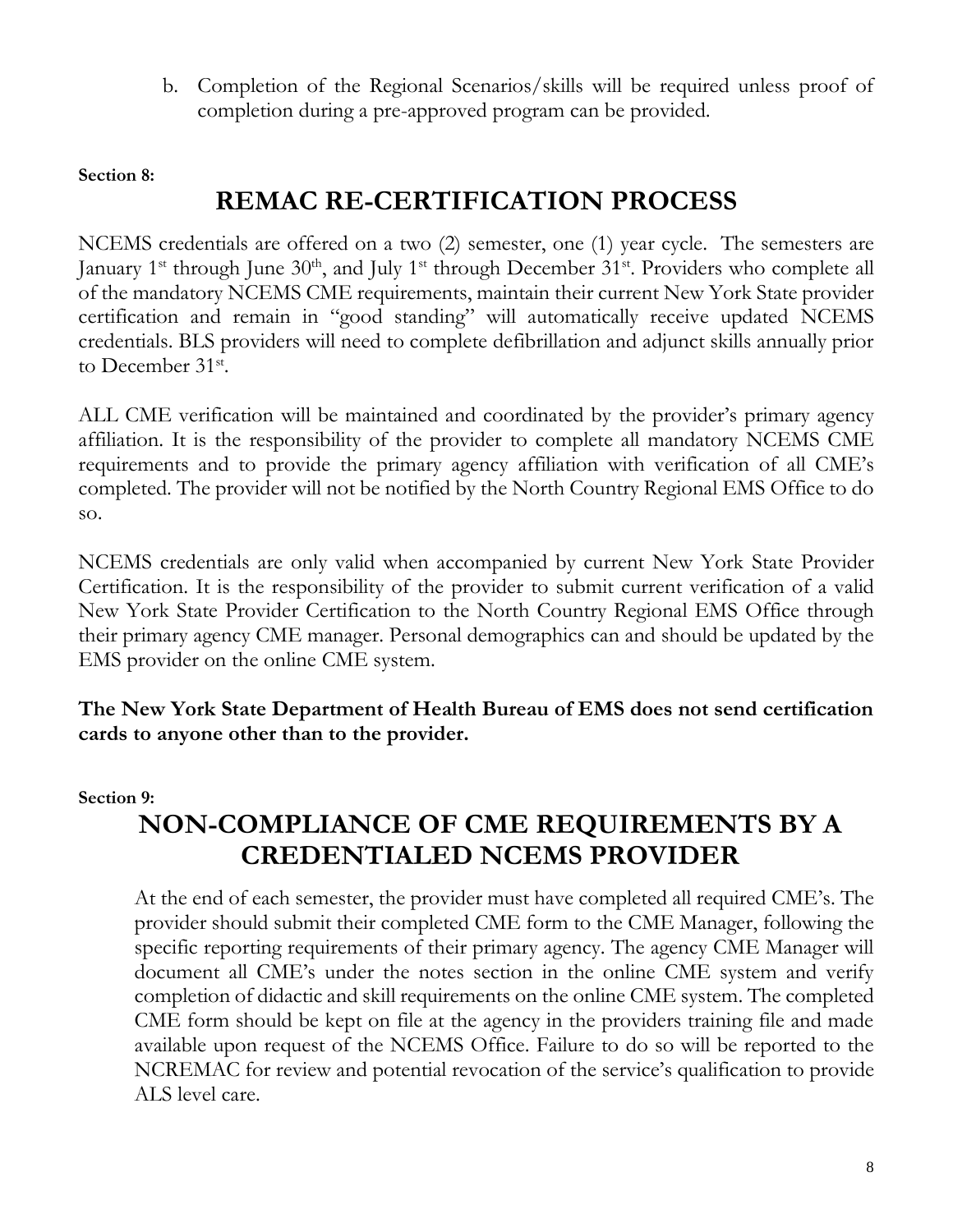1. **Failure to comply with regional CME requirements:** If by the end of the CME semester an individual has been found to be deficient in the required CME credit hours to maintain his or her credentials, the provider will be restricted to providing care at the BLS level. BLS providers will not be able to provide any adjunct treatments that their agency is approved for. (Albuterol, Narcan, CPAP, Blood Glucometry)

**Providers will be charged a \$25.00 fee to come back online if the provider is issued a regional non-credentialed letter for the second occurrence within three years**

- **a. Reinstatement of:**
- a. **Providers placed on inactive status at their own request:** any provider may be placed on self-declared inactive status following a written request to the Regional Medical Director. In order to be reinstated the following must be completed or submitted to the North Country EMS Program Agency
	- Update user account information via the [www.ncemsprogramagency.org](http://www.ncemsprogramagency.org/) website.
	- Completion of protocol exam at the appropriate level
	- Verification of New York State EMT certification
	- Skills demonstration commensurate with certification level by agency training officer approved at a scheduled Agency CME session.
- b. Provider placed on inactive status and prohibited from practice due to failure to complete CME requirements
	- Update user account information via the [www.ncemsprogramagency.org](http://www.ncemsprogramagency.org/) website.
	- Completion of protocol exam at the appropriate level
	- Verification of New York State EMT certification
	- CME didactic hours that were not completed for the year. (after one year the provider must come back as a returning provider, see section 3)
	- Skills demonstration commensurate with certification level, approved at a scheduled Agency CME session.
- 2. **Notification of deficient CME's, resulting in Revocation of an Individual's privileges.** Any individual, who is deficient in completing their CME's will be notified of revocation of their privileges and will be disaffiliated from the list of credentialed providers at the NCEMS Office. In addition, a letter or email will be sent to both the agency and the agency Medical Director of the individual's primary service announcing